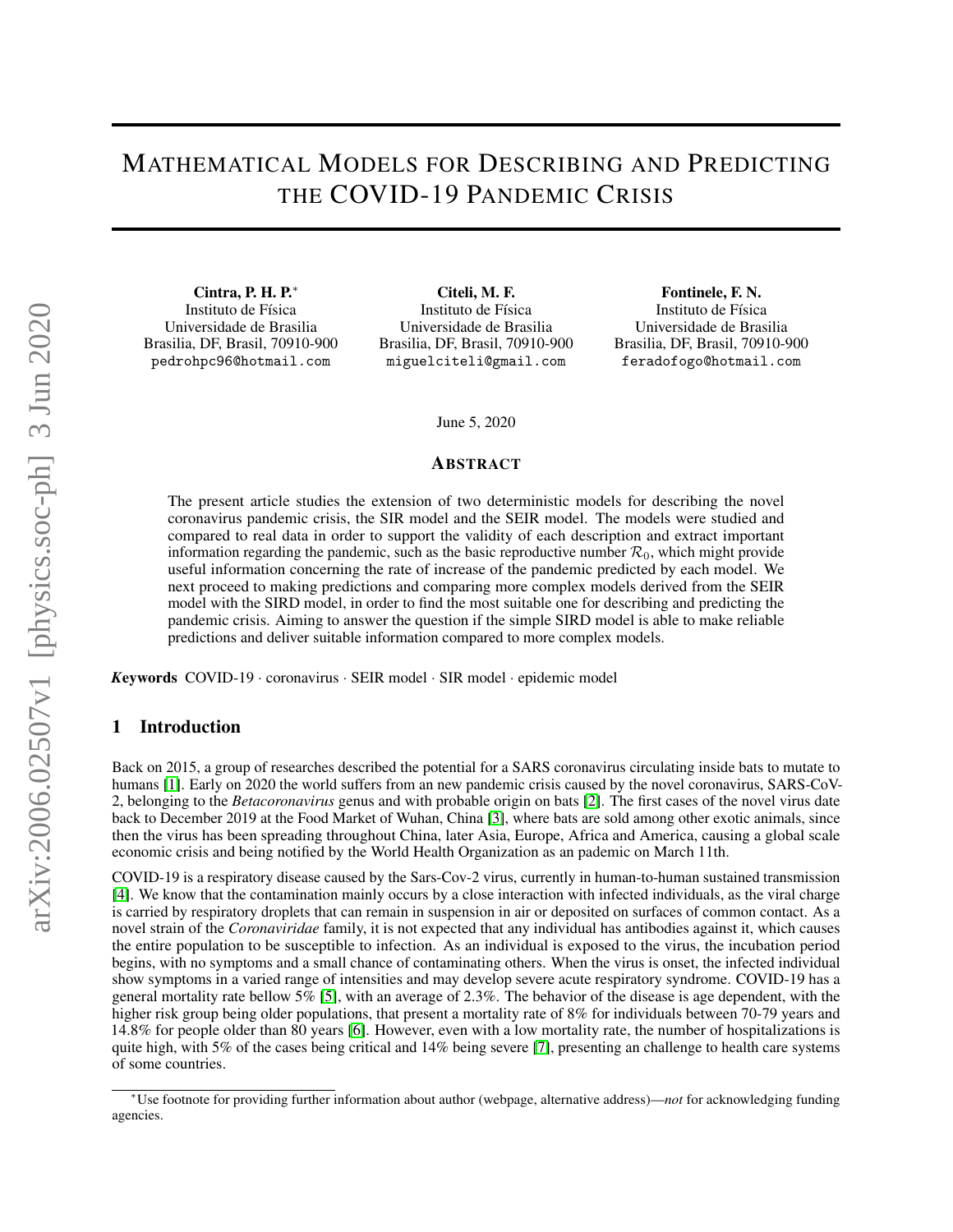Mathematical models predicted the potential for an international outbreak early on [\[8\]](#page-12-5) and described how Wuhan became the center of an epidemic crisis on China. The outbreak quickly spread throughout mainland China and other countries. Although the pandemic crisis began on Wuhan, today the United States of America is the epicenter of the pandemic crisis on the world.

Many models are widely used from scenario prediction [\[9,](#page-12-6) [10,](#page-12-7) [11,](#page-12-8) [12\]](#page-12-9) to data analysis [\[13\]](#page-12-10). Among all those models, the most used ones are the SIR and SEIR models [\[14\]](#page-12-11), including their modifications to include hospitalizations, asymptomatic cases and other compartments [\[15\]](#page-12-12). We develop here a comparative study between modified SIR and SEIR models; in order to provide support for the accuracy of both models, we compare the differences on the fitting process between the simple SIRD and simple SEIRD models and the accuracy of prediction generated by the simple SIRD and the SEIRD model with age division, using data from Germany and the Republic of Korea. The choice was based on the accuracy of the data for representing the true scale and dynamics of the pandemic, other countries who presented a much lower testing rate such as Brazil [\[16\]](#page-12-13) are not reliable sources for testing models describing the disease. There are also countries such as Taiwan and Iceland, which kept track of the disease; however the number of cases in those countries were much lower, escaping the deterministic nature of the models described here.

## 2 Theory

Mathematical models for disease epidemic are either deterministic or stochastic [\[17\]](#page-12-14), where the first may be considered some sort of thermodynamic limit of the second. An analogy made with thermodynamics, where given a big enough number of particles in a gas, for example, you find deterministic equations to describe the behavior of the gas given by the laws of thermodynamics without the need to know the exact behavior of each particle. Otherwise, when your number of molecules is low or you try to compute too many interactions between particles of your system, the random behavior and fluctuations start taking place and you get to a stochastic model.

We describe here a simple extensions of models constantly used on literature [\[18,](#page-12-15) [19,](#page-12-16) [10\]](#page-12-7) and with it show some possible behaviors of a disease outbreak.

#### 2.1 SIRD

A simple mathematical model for disease epidemic can been built dividing the population in 3 groups: susceptible individuals (S), infected individuals (I) and recovered individuals (R). The model composed by these groups is called the *SIR model*. In this article, however, we consider also individuals who have died by the disease, denote by D. Following the same arguments of the *SIR* model, the *SIRD* model can be described by the set of four differential equations:

<span id="page-1-1"></span><span id="page-1-0"></span>
$$
\frac{dS}{dt} = -\frac{\beta}{N}I(t)S(t) \tag{1}
$$

$$
\frac{dI}{dt} = \frac{\beta}{N}I(t)S(t) - (\gamma + \mu)I(t)
$$
\n(2)

<span id="page-1-2"></span>
$$
\frac{dR}{dt} = \gamma I(t) \tag{3}
$$

<span id="page-1-3"></span>
$$
\frac{dD}{dt} = \mu I(t) \tag{4}
$$

Last equation is easily understood by thinking that the variation of the number of deaths may be proportional to the infected individuals, where the proportionality constant is denoted by  $\mu$ . The constants  $\gamma$  and  $\beta$  are, respectively, the recovery rate and the number of infected, where  $\mu$  and  $\gamma$  are given in terms of the infection fatality rate (IFR) or the case fatality rate (CFR); that is, the number of people who contracted the disease and died according to the total number of infections (IFR) or the registered number of infections (CFR), and the average time taken from symptoms onset to recovery,  $\tau_r$ , or death  $\tau_d$ , formally  $\mu = P_{CFR}/\tau_d$  and  $\gamma = (1 - P_{CFR})/\tau_r$ . The equations are simply a mathematical way to describe how individuals passes from one group to the other according to the following chain of events: A susceptible individual becomes infected by the virus, and from this point, it either dies or recovers (Figure [1\)](#page-2-0).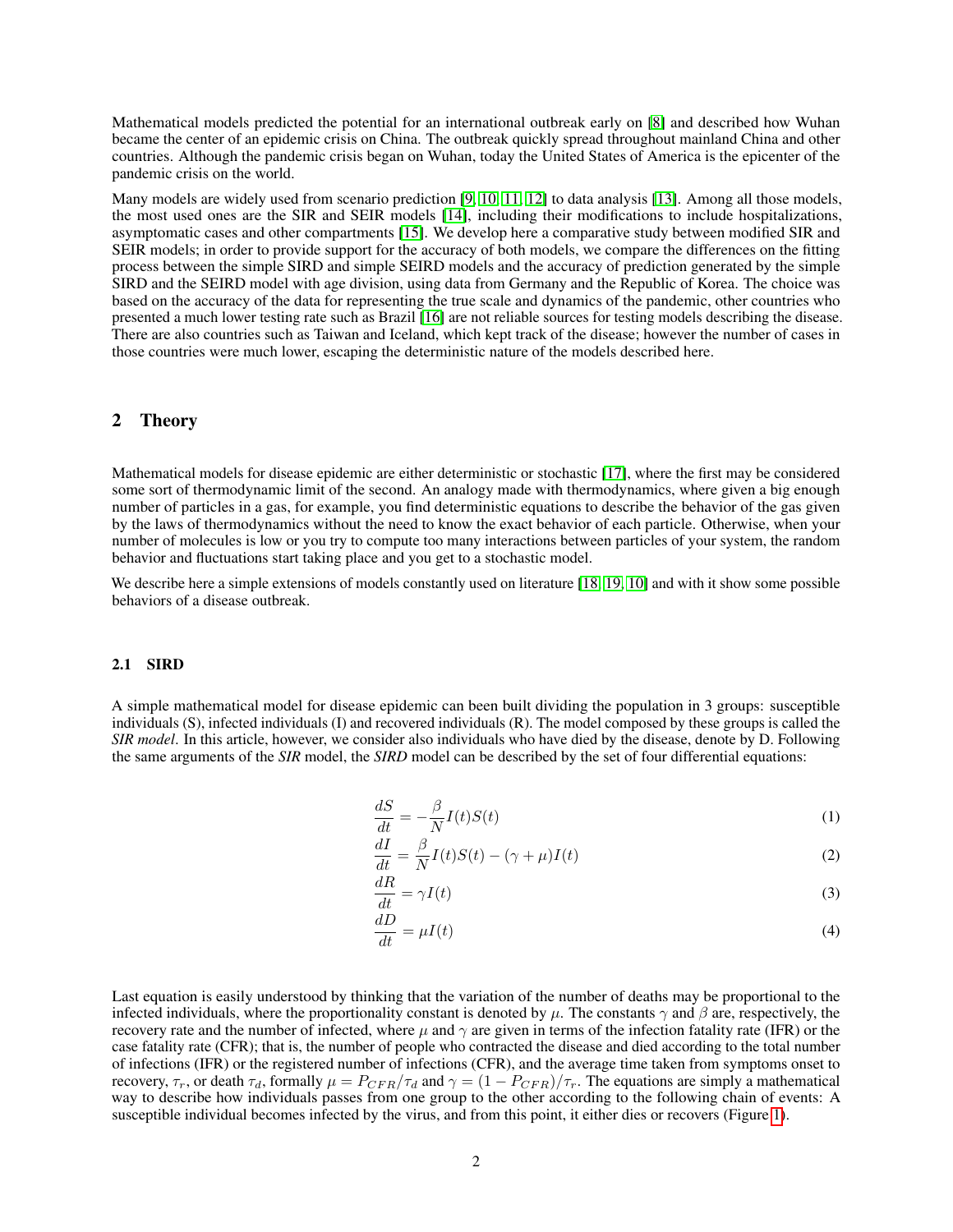

Figure 1: Representation of a SIRD model, a susceptible person gets infected and either dies or recovers from the disease.

Summing the four equations we get

<span id="page-2-0"></span>
$$
S(t) + I(t) + R(t) + D(t) = \text{const},
$$
\n(5)

where the constant may represent the total number of individuals, N. Before proceeding, we propose the initial condition that, when t goes to zero,  $I(t) = I_0$ ,  $R(t) = D(t) = 0$ , and, therefore,  $S(t) = S_0 = N - I_0 \approx N$ . Such an assumption is based on the fact that the entire population is susceptible to the SARS-CoV-2 virus.

Since  $R(t)$  and  $D(t)$  are both data updated day by day in Germany and Korea, it would be helpful to write  $I(t)$  as function of them so as to predict its behavior, obtaining, for example, the maximum number of infected individuals. For reasons that may be clear soon, we first write  $I(t)$  in terms of  $S(t)$ . An intuitive step is to divide equation [\(2\)](#page-1-0) by [\(1\)](#page-1-1). Thus,

$$
\frac{dI/dt}{dS/dt} = -1 + k\frac{1}{S},\tag{6}
$$

where  $k = (\gamma + \mu)/\beta$ . Eliminating the temporal dependence, we get a separable differential equation, that is,

<span id="page-2-1"></span>
$$
dI = -dS + k\frac{dS}{S},\tag{7}
$$

which the solution is easily verified to be

$$
I(t) = -S(t) + k \ln S(t) + \text{const.}
$$
\n(8)

Applying the initial condition, we obtain

$$
I_0 = -(N - I_0) + k \ln(N - I_0) + \text{const}
$$
  
\n
$$
\rightarrow \text{const} = N - k \ln(N - I_0).
$$
 (9)

<span id="page-2-2"></span>Hence, equation [\(8\)](#page-2-1) may be written as

$$
I(t) = N - S(t) + k \ln \frac{S(t)}{N - I_0}.
$$
\n(10)

We can visualize here, that depending on the combination of  $\gamma$  and  $\mu$ , I reaches 0 before the entire population S becomes infected (Figure [2\)](#page-3-0).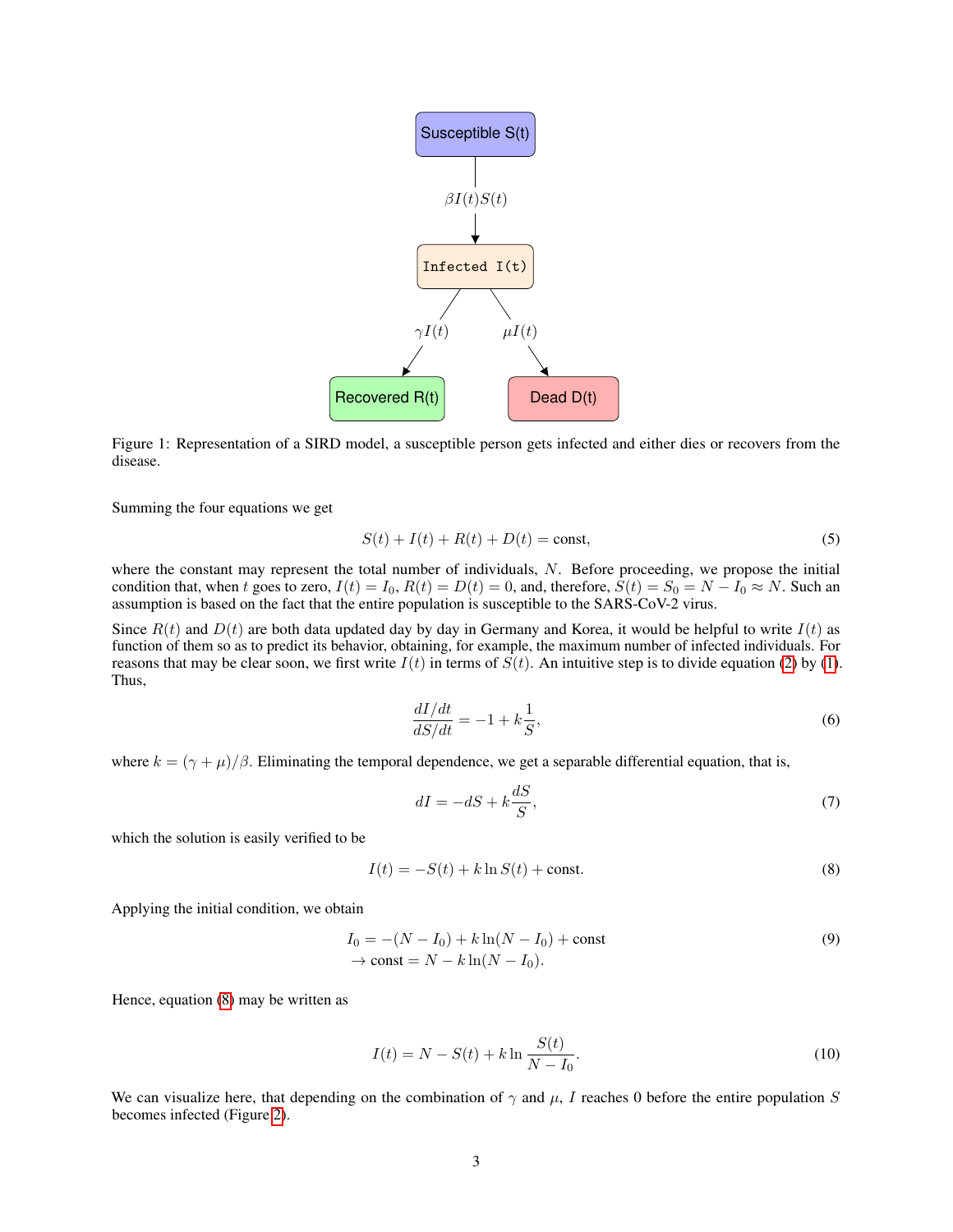

Figure 2: Plot of equation [\(10\)](#page-2-2) with different conbinations of  $\gamma$  and  $\mu$ .

Next, we may write  $S(t)$  in terms of  $R(t)$  and  $D(t)$ . For this purpose, we begin by dividing equation [\(1\)](#page-1-1) by [\(3\)](#page-1-2) and (1) by [\(4\)](#page-1-3),

<span id="page-3-0"></span>
$$
\frac{dS}{dR} = -\frac{\beta}{\gamma}S(t) \text{ and } \tag{11}
$$

$$
\frac{dS}{dD} = -\frac{\beta}{\mu}S(t). \tag{12}
$$

Adding these two equations and writing  $S(R, D)$  as  $S(R, D) = f(R)g(D)$ , we get

$$
\frac{1}{f}\frac{df}{dR} + \frac{1}{g}\frac{dg}{dD} = -\beta \left(\frac{1}{\gamma} + \frac{1}{\mu}\right)
$$
\n(13)

Since [\(13\)](#page-3-1) is a separable equation, the well-known solution is given by

<span id="page-3-4"></span><span id="page-3-3"></span><span id="page-3-1"></span>
$$
f(R) = Ae^{aR} \text{ and } (14)
$$

$$
g(D) = Be^{bD}.\tag{15}
$$

Therefore,  $S(t)$  can be written as

$$
S(t) = Ce^{aR(t) + bD(t)},\tag{16}
$$

where we absorbed both constants A and B into C. By the initial condition, we find that  $C = N - I_0$ . To find a and b, we must derive [\(16\)](#page-3-2) in time under the condition that it may return to equation [\(1\)](#page-1-1). In this way, we see that

<span id="page-3-2"></span>
$$
a\gamma + b\mu = -\beta. \tag{17}
$$

By the other hand, substituting equations [\(14\)](#page-3-3) and [\(15\)](#page-3-4) in [\(13\)](#page-3-1), we get

$$
a + b = -\beta \left(\frac{1}{\gamma} + \frac{1}{\mu}\right). \tag{18}
$$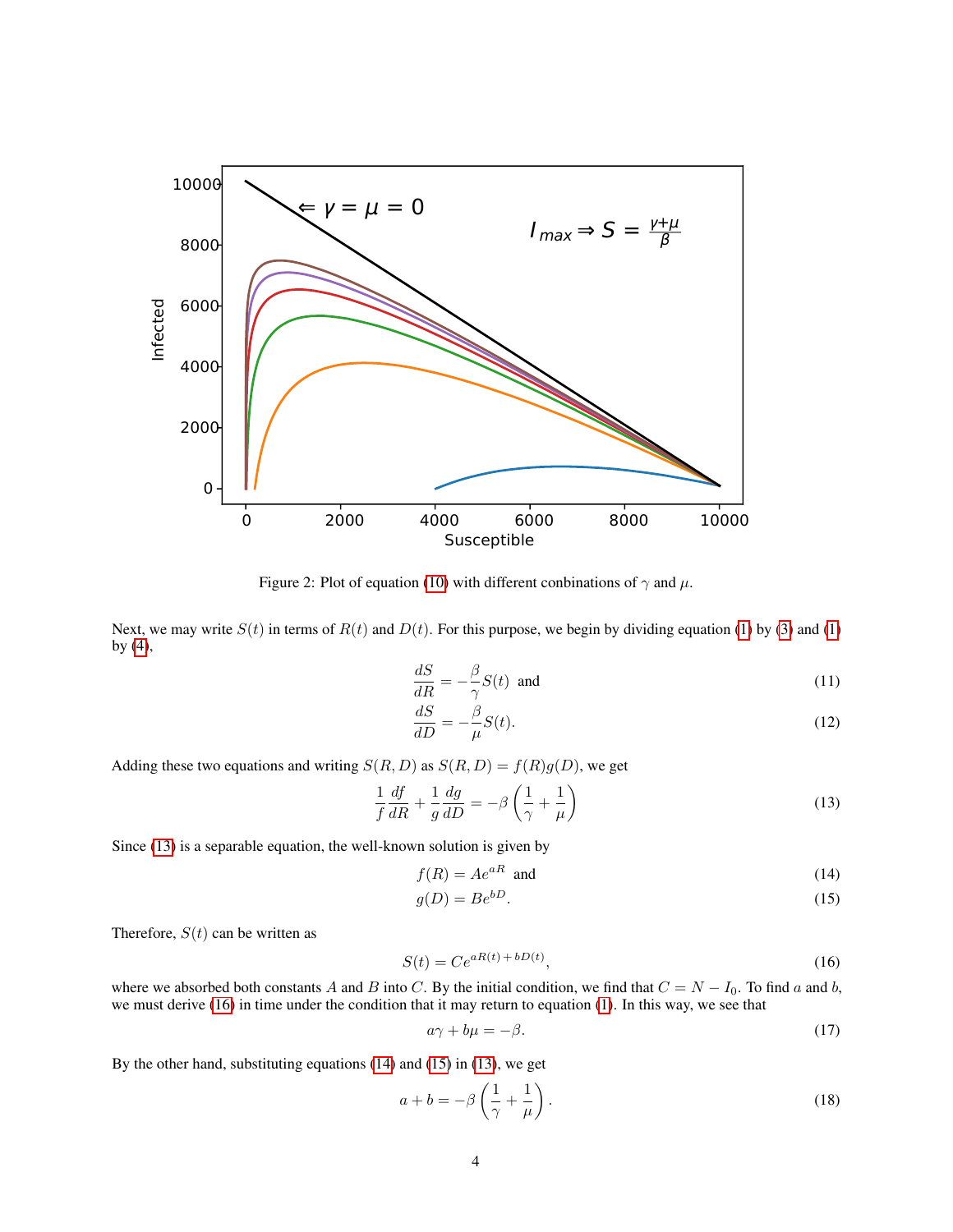Solving this system,

$$
a = -\frac{\beta}{\gamma(1 - \gamma/\mu)}\tag{19}
$$

$$
b = -\frac{\beta}{\mu(1 - \mu/\gamma)}
$$
 (20)

Hence,  $I(t)$  can be finally written as

$$
I(t) = N - (N - I_0)e^{aR(t) + bD(t)} + \gamma \mu \frac{\gamma + \mu}{\gamma - \mu} \left( \frac{R(t)}{\gamma^2} - \frac{M(t)}{\mu^2} \right)
$$
(21)

With this equation, see that as  $t \to \infty$ , I does not approaches N necessarily, depending on the recovery and death rates, I does not reach N.

The last important quantity extracted from this model is the basic reproduction number  $\mathcal{R}_0$ , given by [\[14\]](#page-12-11):

<span id="page-4-1"></span>
$$
\mathcal{R}_0 = \frac{\beta}{\gamma + \mu}.\tag{22}
$$

This quantity, is of vital importance of the study of a disease outbreak.

## 2.2 SEIRD

Another deterministic mathematical model possible is the SEIRD model, in which we consider the population  $N$  of a given region as divided in 5 groups. At time t, there are those who are susceptible to get infected  $S(t)$ , the ones who have already been exposed the virus but does not present symptoms yet  $E(t)$ , people who are already infected and present the symptoms  $I(t)$ , the ones that have already recovered from the disease  $R(t)$  and those who are dead due to the infection  $D(t)$ . This model is a good approximation to a short epidemic, so the population of a region is roughly constant throughout the epidemic period. Also, since this is a deterministic model, we assume  $N$  to be a big number compared to the number of people associated with the infection of a single person. The final consideration is that we also assume that people that are recovered from the disease acquire immensity and does not become susceptible to become infected again.

The rate of infection  $\lambda$  is proportional to the number of people infected,  $\lambda(t) = \beta I(t)$ , where the constant  $\beta$  represents the effectiveness of the infection, the rate of cure  $\gamma = P_1 \tau_r^{-1}$ , where  $P_1$  is the probability of recovery and  $\tau_r$ is the average time taken for an infected person to recover. Similarly the rate of death is  $\mu = P_{CFR}\tau_d^{-1}$ , where  $P_{CFR} = 1 - P_i$  is the probability of death, given by the CFR and  $\tau_d$  is the average time taken for an infected person to die. Figure [3](#page-4-0) carries an visual representation of the SEIRD model.

<span id="page-4-0"></span>

Figure 3: Representation of a SEIRD model, a susceptible person gets exposed to the virus, being infected afterwards and either dies or recovers from the disease.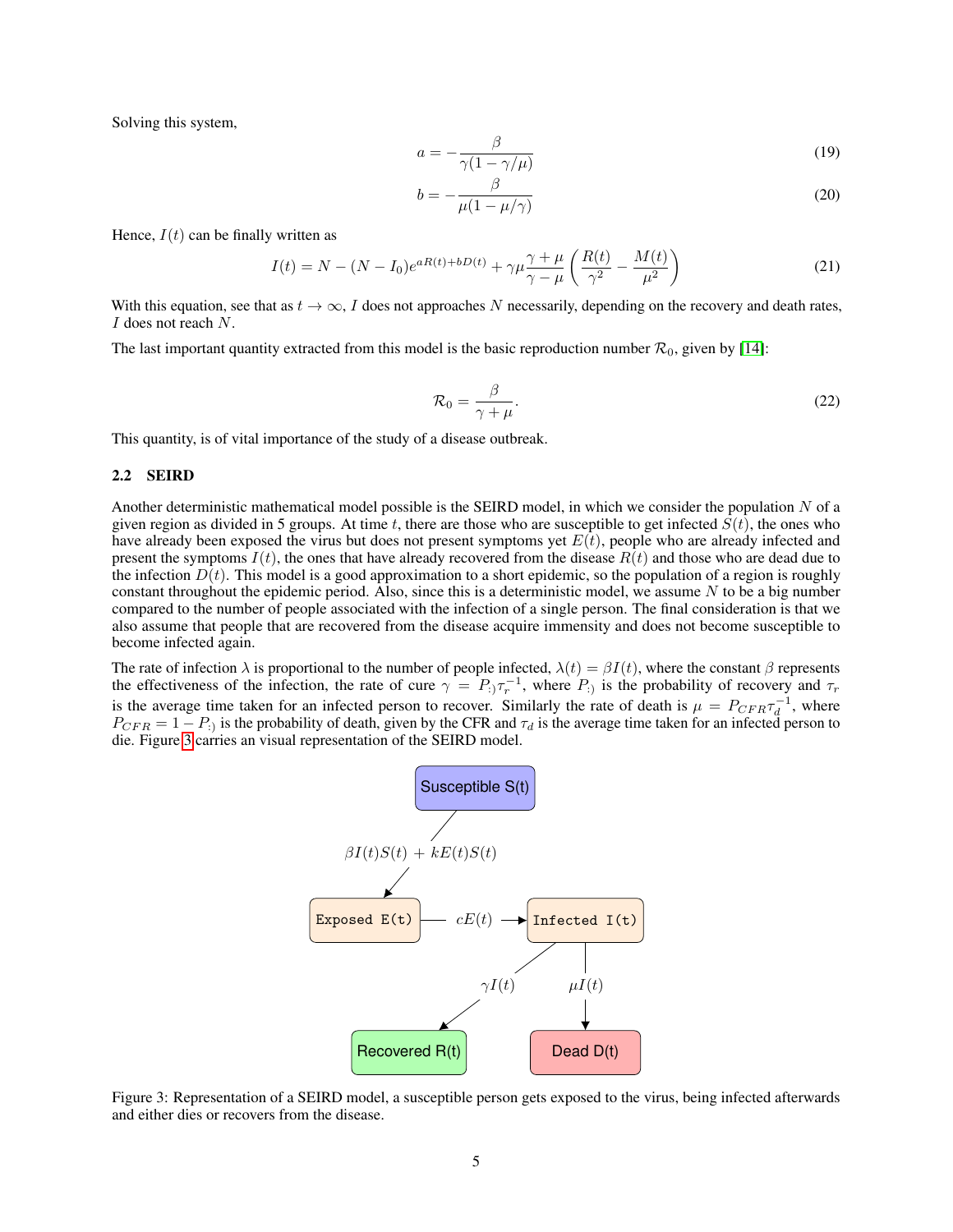The differential equations representing the evolution of the populations are given by

$$
\frac{dS}{dt} = -\frac{(1 - P_{exp})\beta}{N}I(t)S(t) - \frac{P_{exp}\beta}{N}E(t)S(t)
$$
\n(23)

$$
\frac{dE}{dt} = \frac{(1 - P_{exp})\beta}{N}I(t)S(t) + \frac{P_{exp}\beta}{N}E(t)S(t) - cE(t)
$$
\n(24)

$$
\frac{dI}{dt} = cE(t) - \gamma I(t) - \mu I(t)
$$
\n(25)

$$
\frac{dR}{dt} = \gamma I(t) \tag{26}
$$

$$
\frac{dD}{dt} = \mu I(t) \tag{27}
$$

We first turn our attention to the construction of an appropriate formula for calculating  $\mathcal{R}_0$  with this model. For that we follow the method derived on [\[20\]](#page-12-17). The study develops a mathematical generalization for writing  $\mathcal{R}_0$  depending on the type of epidemiological model.  $\mathcal{R}_0$  is defined as

<span id="page-5-1"></span><span id="page-5-0"></span>
$$
\mathcal{R}_0 = \rho (F V^{-1}) \tag{28}
$$

where  $\rho(X)$  means the spectral radius of the matrix X, that is, the largest absolute eigenvalue. Both F and V are the matrices of the derivatives of the functions defining the behavior of the disease population, with respect to each population compartment.

To get to these matrices, we first note that the set of equations regarding the dynamics of the SEIRD model can be expressed as follow: Consider  $\vec{x}$  the vector of populations, that is  $\vec{x} = (x_1, x_2, x_3, x_4, x_5)$  where  $x_1 = E, x_2 = I$ ,  $x_3 = S$ ,  $x_4 = R$  and  $x_5 = D$ . Analogously,  $d\vec{x}/dt$  is the vector of the first derivatives. Then, we can write the dynamics of the populations as

$$
\frac{d\vec{x}}{dt} = \mathcal{F} - \mathcal{V} \tag{29}
$$

where  $\mathcal F$  is the vector that relates the appearance of new infections on the disease populations due to contamination, and  $V$  is the input and output of members in all populations due to all other causes, such as recovery from the disease, development of symptoms after an incubation period, etc. In our case, since all newly infected members go to the  $E$ population

$$
\mathcal{F} = \begin{pmatrix} (1 - P_{exp})\beta IS + P_{exp}\beta ES \\ 0 \\ 0 \\ 0 \\ 0 \end{pmatrix}
$$
 (30)

while

$$
\mathcal{V} = \begin{pmatrix} \beta cE \\ -cE + \gamma I + \mu I \\ (1 - P_{exp})\beta IS + P_{exp}\beta ES \\ -\gamma I \\ -\mu I \end{pmatrix}.
$$
 (31)

Now, we know that the situation of a disease free equilibrium (DFE), meaning no disease is happening, is achived by the vector  $\vec{x}_0 = (0, 0, S_0, 0, 0)$ , where  $S_0 = N$ . According now to [\[20\]](#page-12-17) we can calculate F and V as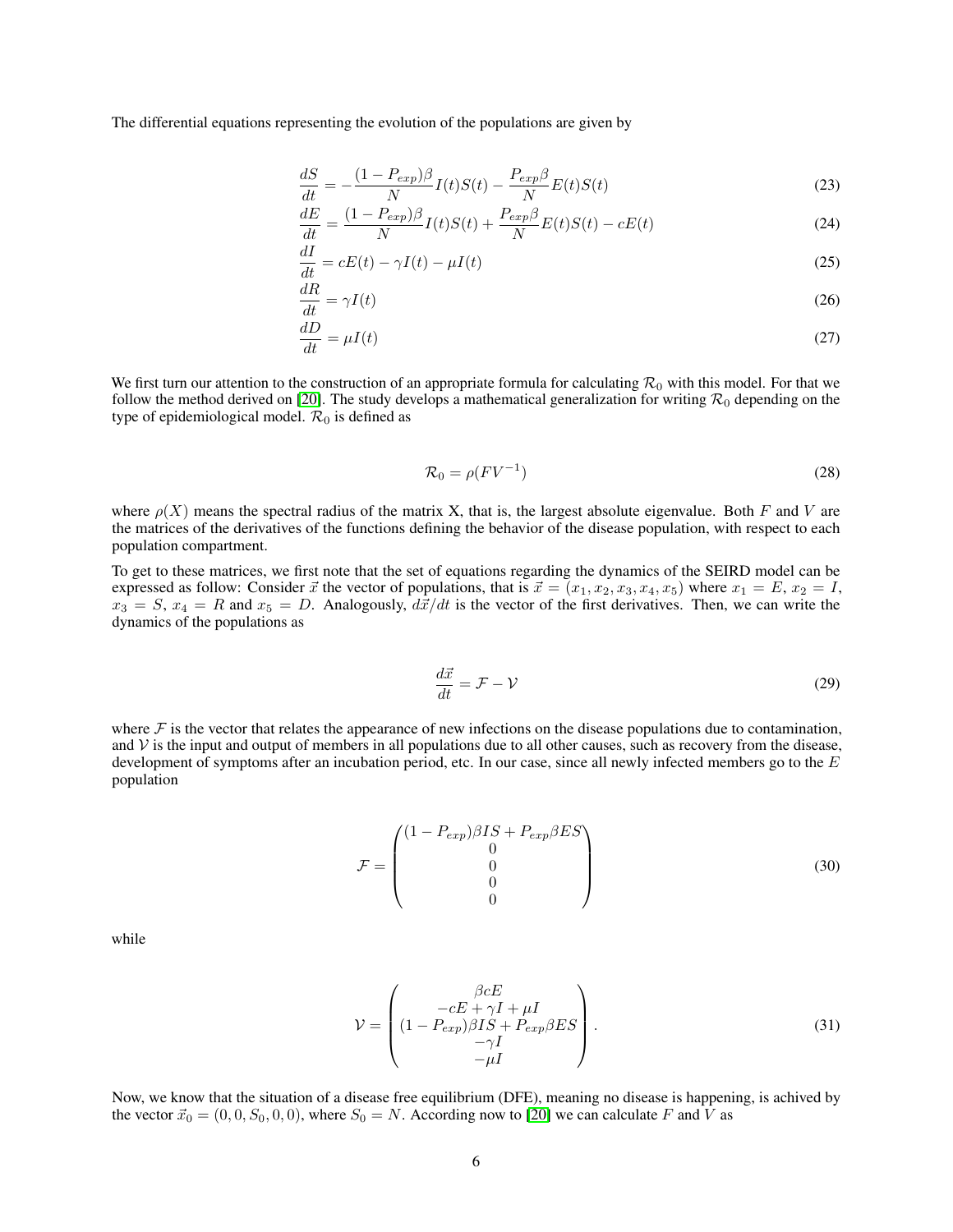$$
F = \left(\frac{\partial \mathcal{F}_i}{\partial x_j}\right)\Big|_{x=x_0} \qquad 1 \le i \tag{32}
$$

$$
V = \left(\frac{\partial V_i}{\partial x_j}\right)\Big|_{x=x_0} \qquad j \le m \tag{33}
$$

(34)

being  $x_i$  the vector components of  $\vec{x}$  related to the populations with the disease, in our case E and I, and m is the number of populations related to infectious beings. Here  $m = 2$ . Performing the derivatives, we conclude

$$
F = \begin{pmatrix} P_{exp}\beta & (1 - P_{exp})\beta \\ 0 & 0 \end{pmatrix} \tag{35}
$$

$$
V = \begin{pmatrix} c & 0 \\ -c & \gamma + \mu \end{pmatrix} \tag{36}
$$

The next step is to find the inverse matrix of  $V$ , fortunately  $V$  is a 2x2 matrix and the formula for it's inverse is straightforward

$$
V^{-1} = \frac{1}{c(\gamma + \mu)} \begin{pmatrix} \gamma + \mu & 0\\ c & c \end{pmatrix},\tag{37}
$$

and we proceed to the last step of combining  $FV^{-1}$  in order to retrieve  $\rho(FV^{-1})$  and find  $\mathcal{R}_0$ .

$$
FV^{-1} = \frac{1}{c(\gamma + \mu)} \times \left( \frac{P_{exp}\beta(\gamma + \mu) + (1 - P_{exp})\beta c}{0} \right), \tag{38}
$$

therefore, by computing the eingenvalues of  $FV^{-1}$  we find

<span id="page-6-0"></span>
$$
\mathcal{R}_0 = \frac{P_{exp}\beta \left[\gamma + (1 - P_{exp})\beta\right] + (1 - P_{exp})\beta c}{c(\gamma + \mu)}\tag{39}
$$

Having  $\mathcal{R}_0$  in our hands, we continue to the study of some behaviors of this model.

The set of equations describing the model is subjected to the initial conditions. When  $t \to 0$ ,  $I(t)$   $\to I_0$ ,  $S(t)$   $\to S =$  $N - I_0$ ,  $R(t) \to 0$ ,  $D(t) \to 0$  and  $E(t) \to E_0$ , where  $I_0$  is the initial number of infected,  $E_0$  is the initial number of exposed in the population and no deaths or recoveries are assumed at  $t = 0$ .

#### 2.3 Non-pharmaceutical intervention

Without vaccines or efficient medicine against the disease, non-pharmaceutical interventions are the only effective way to prevent further increase of the pandemic [\[13\]](#page-12-10). These interventions take different approaches such as social distancing, social isolation and lockdown of the population. Despite the differences, they all carry the same objective, decreasing the infection rate  $\beta$ . It is convenient to implement the effect of these interventions on the model, when making predictions. Here, we model this effect by a logistic function, where  $\beta$  starts at a initial value  $\beta_i$  and at some critical time  $t_c$  a intervention is imposed and beta decreases to  $\beta_f = P_{dec}\beta_i$ , where  $P_{dec}$  is the fraction of  $\beta_i$  decreased by the intervention. In France, studies estimate that the intervention decreased  $\beta_i$  by 77% [\[21\]](#page-12-18), therefore  $P_{dec} = 0.77$ in France.

$$
\beta(t) = \frac{(1 - P_{dec})\beta_i}{1 + \tau e^{t - t_c}} + P_{dec}\beta_i
$$
\n(40)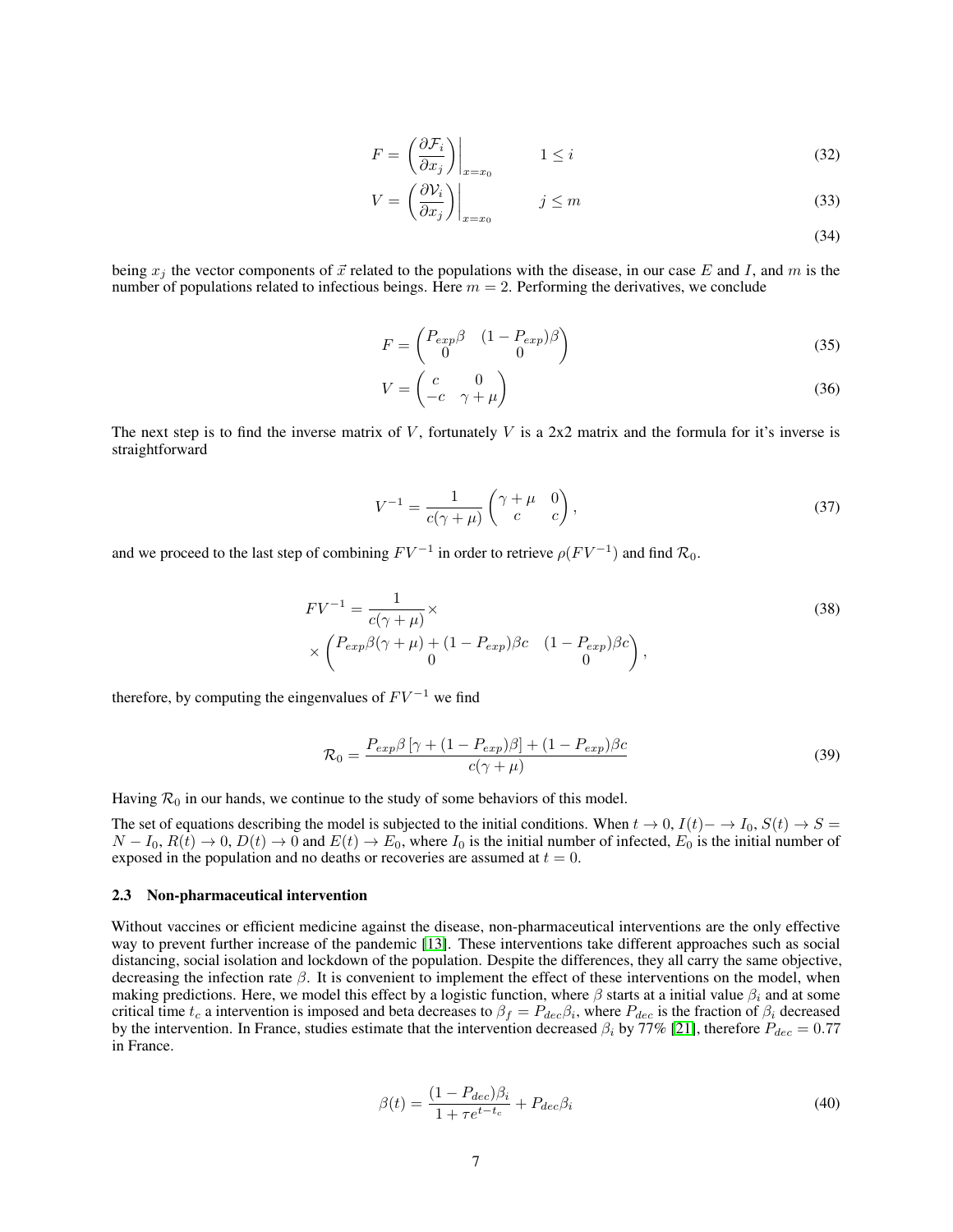where  $\tau$  is a constant related to the time taken for the intervention to have the effect desired. Such model reconstruct the general behavior of interventions against the spread of the disease (Figure [4\)](#page-7-0)



Figure 4: Visual representation of the effect of non-pharmaceutical interventions on the infection curve, depending on the efficiency of the intervention, given by  $P_{dec}$ .

## 2.4 Age division

Since the case fatality rate (CFR) of COVID-19 is different among age groups [\[6,](#page-12-3) [7,](#page-12-4) [22\]](#page-12-19), we propose here a modification on both models, including the age distribution of the population and the social aspects of close contact between members of the population. The modification is describe as follow: Each compartment is divided into  $M$  age groups, where each *i*-th group has a  $P_{CFR_i}$  associated to it, that is, the probability of death associated to the *i*-th age group. The  $\beta$ parameter is now described as the average number of daily contacts between a member belonging to the  $i$ -th age group to the j-th age group, multiplied by the infection probability  $P_{inf}$ 

<span id="page-7-0"></span>
$$
\beta_{i_I} = \sum_{j=1}^{N} C_{ij} I_j P_{info},\tag{41}
$$

$$
\beta_{i_E} = \sum_{j=1}^{N} C_{ij} E_j P_{infc},\tag{42}
$$

where  $C_{ij}$  is called the social contact matrix and we included  $I_j$  and  $E_j$  inside  $\beta$  now to place everything on the same sum. The age distribution among the population is retrieved from the UN prospects [\[23\]](#page-12-20) and the social contact matrix for those countries was measured on previous studies [\[24,](#page-12-21) [25\]](#page-12-22). The specific contact matrix for the Republic of Korea was not found, however, [\[26\]](#page-13-0) finds evidences of cultural clusters in the world, where countries belonging to the same cluster share cultural similarities; thus, we use this fact to justify the use of Hong Kong's social contact matrix to describe the Republic of Korea. That way, we include cultural and population aspects for each of those countries, increasing the odds of a successful prediction. This type of model was used recently to describe the coronavirus outbreak on large cities in Brazil [\[27\]](#page-13-1).

## 3 Comparing Adjustments

To test the SIRD and SEIRD model we first compare them to the pandemic crisis on the Republic of Korea, running a numerical solution for the differential equations [\(23\)](#page-5-0) - [\(27\)](#page-5-1) we adjust the general behavior of the populations to Korean data acquired from [\[28\]](#page-13-2) since 15/02/2020. The data from the Republic of Korea consists of the infection curve and death curve. To prevent problems with initial guess on the fitting process, both models used the same values for the initial guess, except  $E_0$ , which is found only on the SEIRD model.  $S_0 = N$  was also left as a free parameter of the adjustment instead of set to the total population of the country, which is justified by a limitation in both models, where the population is assumed homogeneously spread, which does not correspond to reality. Thus, N does not represent the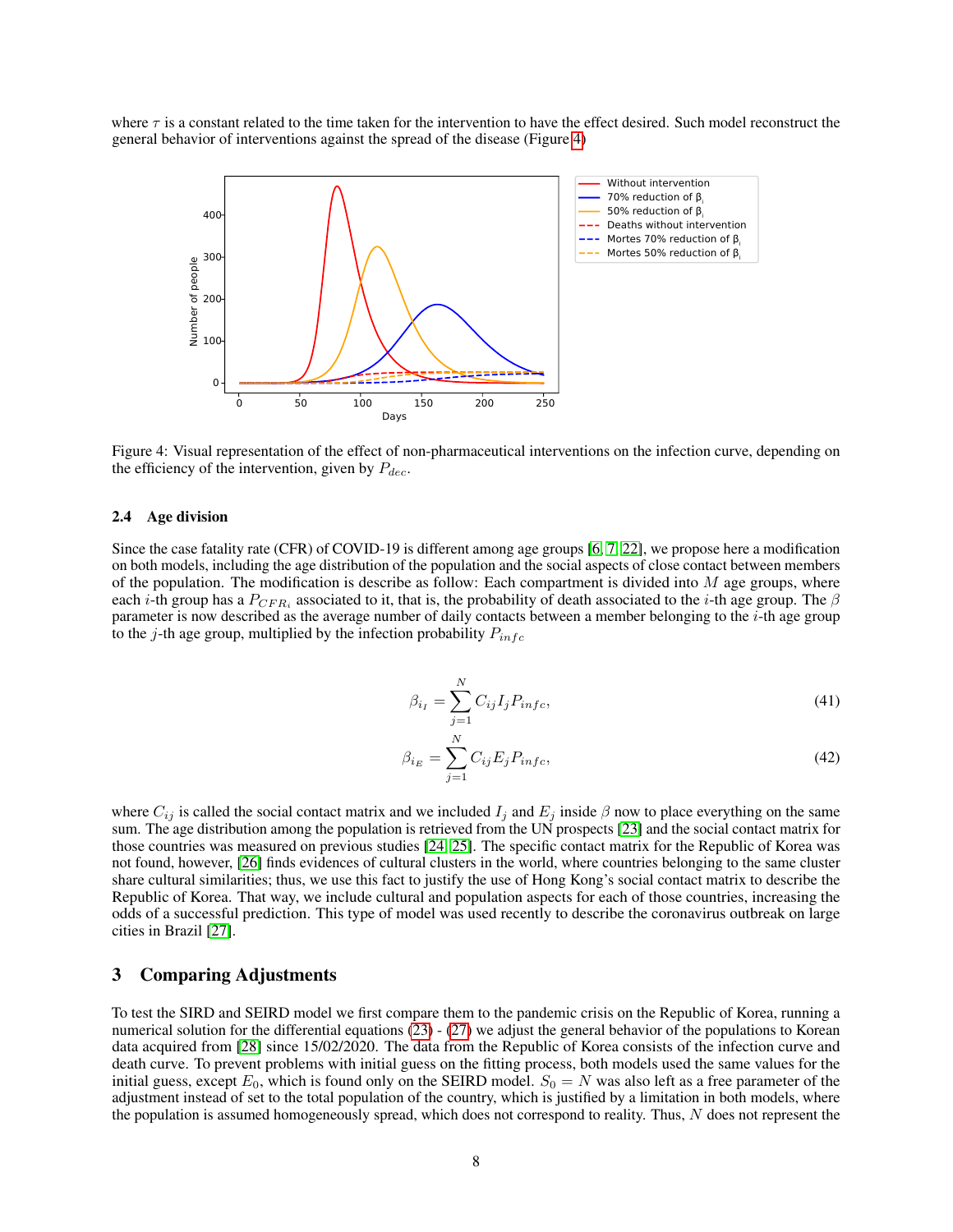total population, instead it represents an effective population smaller than the total population, due to non-homogeneous distribution throughout the territory, the interpretation of  $N$  as the disease evolves is discussed on the discussion session. The parameter was chosen to be  $k = 0.44\beta$ , we considered a study which estimated that presyntomatic cases caused 44% of infections [\[29\]](#page-13-3), while for c we used an average of several clinical studies shown on table [1.](#page-8-0)

| incubation time | 95% confidence | Reference |
|-----------------|----------------|-----------|
| 6.4 days        | 5.6-7.7        | [30]      |
| 5.2 days        | $4.1 - 7$      | [3]       |
| 5 days          |                | [31]      |
| 4 days          |                | [32]      |
| 5.1 days        | $4.5 - 5.8$    |           |

Table 1: Incubation time of the disease according to other studies.

Since the Korean government did not impose a lockdown or social isolation, we set  $P_{dec} = 0$  in both models. Figures [5](#page-8-1) and [6](#page-8-2) show the result of the fitting process and table [2](#page-8-3) includes the acquired values for all parameters for each model.



<span id="page-8-0"></span>

<span id="page-8-1"></span>Figure 5: Fit for the infected and deaths by SARS-CoV-2 on the Republic of Korea using the SEIRD model.

<span id="page-8-3"></span><span id="page-8-2"></span>Figure 6: Fit for the infected and deaths by SARS-CoV-2 on the Republic of Korea using the SIRD model.

| Parameter | <b>SIRD</b>       | <b>SEIRD</b>          |
|-----------|-------------------|-----------------------|
|           | 0.9978            | 0.9978                |
| $\tau_r$  | $7.9 \pm 0.3$     | $8 \pm 0.3$           |
| $\tau_d$  | $29.6 \pm 0.2$    | $28.8 \pm 0.2$        |
|           | $2 + 1$           | $1 + 4$               |
| Ł'n       |                   | $62 + 57$             |
|           | $0.478 \pm 0.004$ | $0.513 \pm 0.008$     |
|           | $11035 + 57$      | $\sqrt{11218} \pm 48$ |

Table 2: Parameters found by the adjustment with both models

The recovery time on both models is close to 8 days, while other studies such as [\[34\]](#page-13-8) found 10 days. The time from symptoms onset to death was in both models close to 30 days, being 1 day shorter with the SEIRD model, [\[35\]](#page-13-9) and [\[36\]](#page-13-10) found  $\tau_d = 18$  or 11 days.

Comparing the accuracy of the fitting with the data, both models resulted the same value of  $\chi^2$ . The parameter  $E_0$ presents a large margin of error, which is expected given the lack of real data concerning the exposed population.

Proceeding to the calculation of  $\mathcal{R}_l$  for both models, using equations [\(39\)](#page-6-0) and [\(22\)](#page-4-1) we found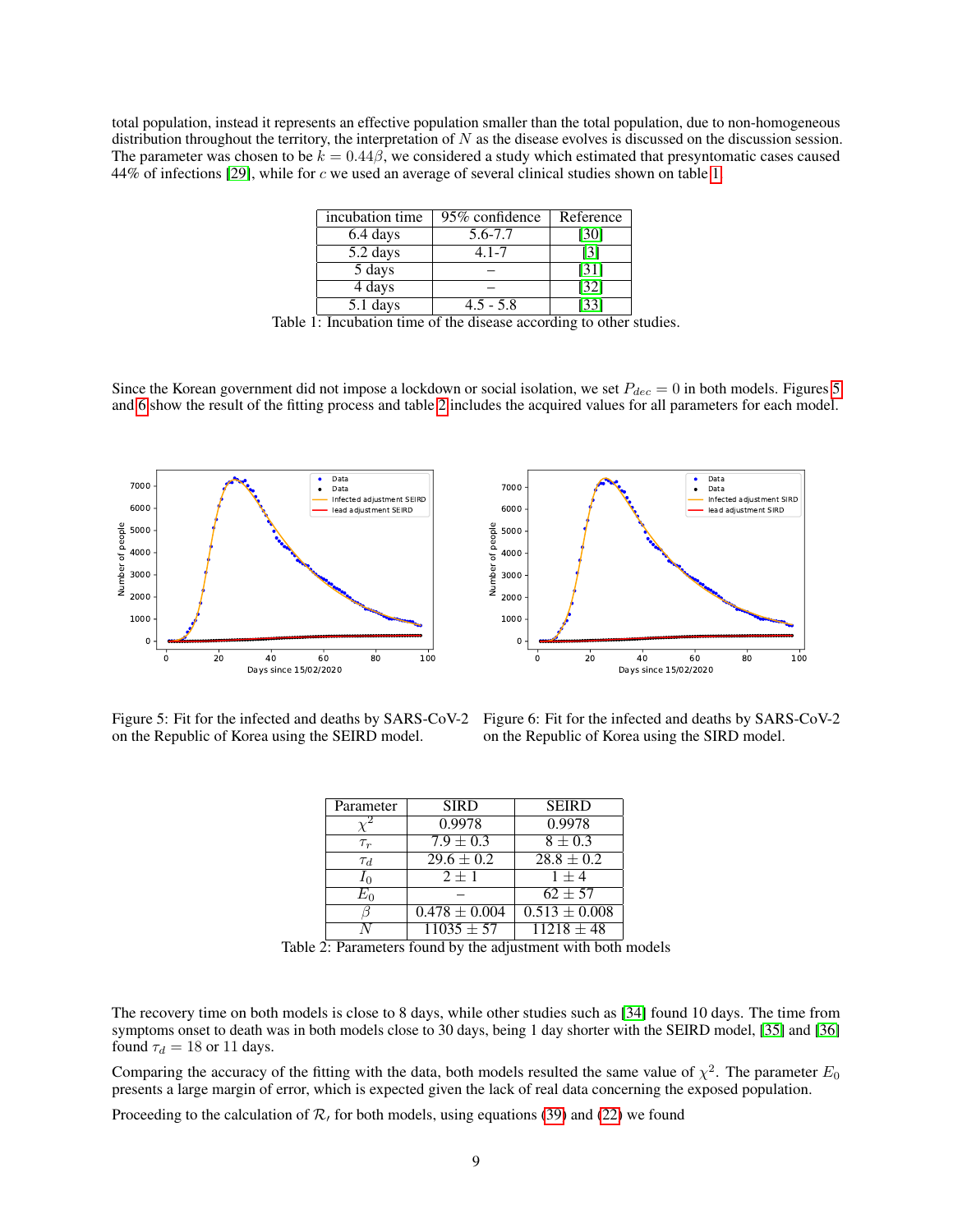$$
\mathcal{R}_{\prime SEIRD} = 1.92 \pm 0.07\tag{43}
$$

$$
\mathcal{R}_{\prime SIRD} = 2.98 \pm 0.09\tag{44}
$$

The value for  $\mathcal{R}_0$  according to other studies ranges from 2 to 3 [\[37,](#page-13-11) [38,](#page-13-12) [39,](#page-13-13) [40\]](#page-13-14), therefore, both models yield acceptable values for  $\mathcal{R}_l$  being the one predicted by the SEIRD model lower.

# 4 Prediction Accuracy with Age Division

We now proceed to test the prediction accuracy of both models. We used the first third of the data for fitting both models and extracting parameters, after having the parameters, we compare the prediction for the next days with these parameters with the rest of the dataset.

## 4.1 Germany

For Germany, the fitting data corresponds to the cases and deaths until 17th March. However, until the peak is reached, both models find presents very large margin of error for  $N$ , to avoid this problem, we varied  $N$  manually, from 0 to 10% of the local population; which was taken from a united nation prospect for the year of 2020 [\[23\]](#page-12-20), at steps of 0.05%. At each step, we fit the initial data and reject the fitting if the  $\chi^2$  value is lower than 0.995, this  $\chi^2$  method for validating the goodness of a data adjustment had already been used for epidemiological models [\[41\]](#page-13-15). We than plotted the maximum and minimum acceptable fits to generate the margin of prediction, comparing it with the complete dataset. We also decided to use  $\tau_r$  and  $\tau_d$  according to clinical studies when performing the prediction, instead of leave them as free parameters for the fitting,  $I_0$  was also determined a priori according to the first registered number on  $15/02/2020$ . The resulting free parameters for fitting the training set are  $P_{infc}$  and  $E_0$ .

With the SEIRD model, we found the maximum and minimum values of N to be  $N_{min} = 0.25\%$  of the German population and  $N_{max} = 0.40\%$  of the German population. The  $P_{info}$  parameter varied from 15.5% to 16.2%

Using the SIRD, leaving  $\beta$  and  $I_0$  as free parameters. The limit values of N were  $N_{min} = 0.15\%$  and  $N_{max} = 0.2\%$ , while β varied from 0.247 to 0.279 and  $I_0$  from 11 to 30. Figures [7](#page-9-0) and [8](#page-9-1) show the result of both simulations, with the maximum  $N_{max}$  and minimum  $N_{min}$  curves. The shaded region is the region between  $N_{max}$  and  $N_{min}$ .



data using the SEIRD model with age division

23 to 65. Figures [9](#page-10-0) and [10](#page-10-1) present the result for prediction of both models.

<span id="page-9-1"></span><span id="page-9-0"></span>Figure 7: Prediction for Germany in comparison with real Figure 8: Prediction for Germany in comparison with real data using the simple SIRD model.

#### 4.2 Korea

The training set consisted of 20 days, corresponding to the infections from 15/02 to 06/03. The SEIRD model found  $N_{min} = 0.03\%$  and  $N_{max} = 0.04\%$  of the total Korean population, while  $P_{inf,c}$  varied between 80 to 85%. The simple SIRD model found  $N_{min} = 0.02\%$  and  $N_{max} = 0.03\%$ ,  $\beta$  went from 0.345 to 0.436, and  $I_0$  was between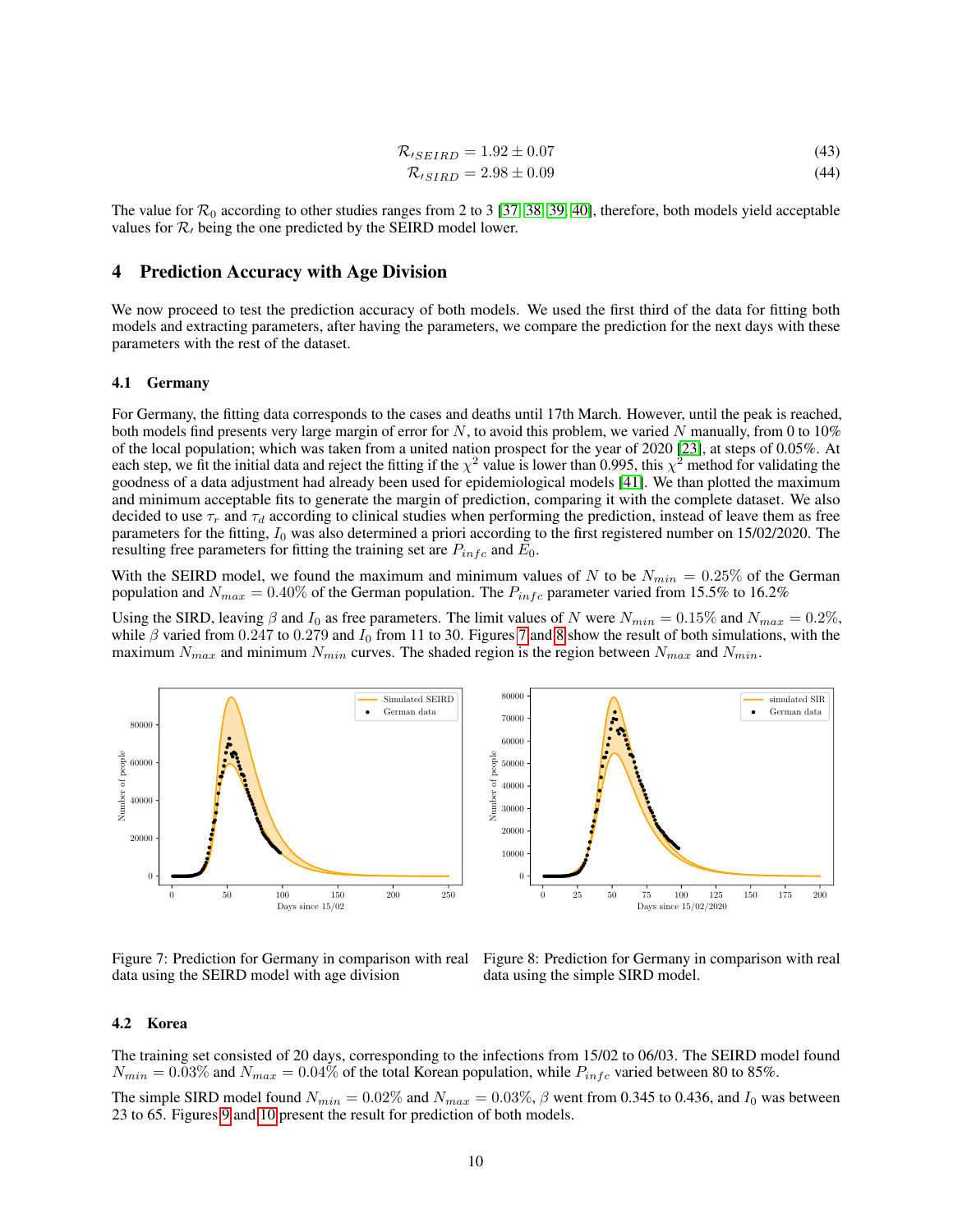

simulated SIR 8000 Korean data 6000 Number of people Number of people 4000 2000  $\Omega$ 0 25 50 75 100 125 150 175 200 Days since 15/02/2020

<span id="page-10-0"></span>Figure 9: Prediction for the Republic of Korea in comparison with real data using the SEIRD model with age division

<span id="page-10-2"></span><span id="page-10-1"></span>Figure 10: Prediction for the Republic of Korea in comparison with real data using the simple SIRD model.

## 5 Discussion

When concerning the adjustment process for acquisition of parameters with both models, there were no difference on the accuracy of the fit, and both models yielded very close values for the parameters. However,  $\tau_d$  is super estimated in both models, being slightly lower on the SEIRD model. The value of  $\tau_r$  is acceptable inside the variation of clinical measures.

The SEIRD model yields a slower growth rate than the SIRD model, that might happen due to the incubation period on the SEIRD model, which slows down the propagation of the virus towards other individuals. The main difference between the growth rate predicted by both models is better visualized by figure [11,](#page-10-2) the action of the incubation period slows down the rate of infection, as seen by the adjustments, but also decreases the peak of infections. However, the cumulative numbers of infection, deaths and recoveries are the same.



Figure 11: Comparison between SIRD and SEIRD models. The parameters chosen were the same for both models, except for  $c = 1/5.1$  on the SEIRD.  $\beta = 0.45$ ,  $\gamma = 0.054$ ,  $\mu = 0.0014$ ,  $k = 0.44\beta$  and  $N = 6000000$ 

N could be understood as the population susceptible to the first pandemic wave, due to the non-homogeneous distribution of the population, not everyone is susceptible to the disease right at the start. With such an interpretation,  $N$  tends to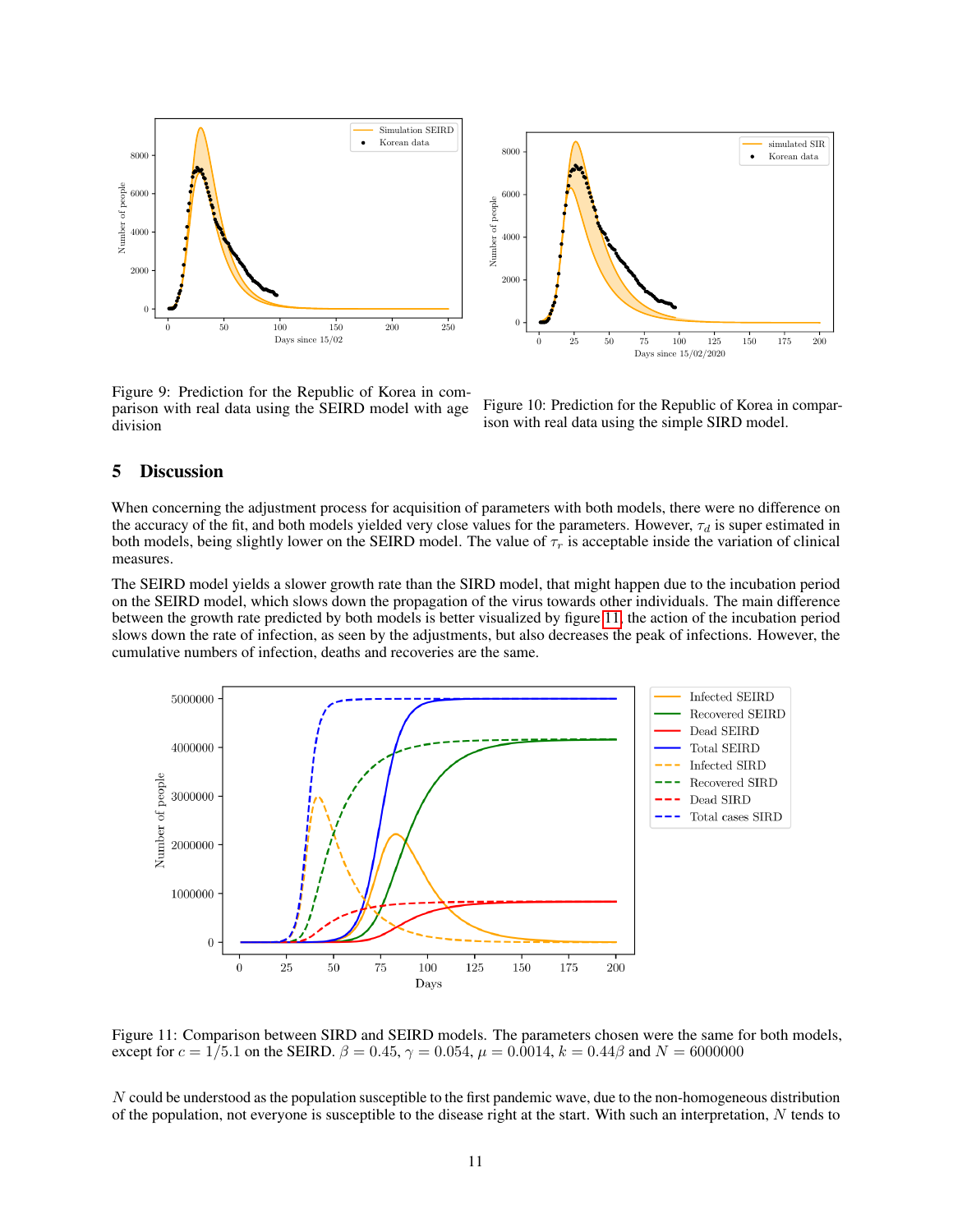increase with time and approach the total population, here. Comparing predictions generated by the SIRD model with the SEIRD model with age division, the SEIRD model becomes a little more precise, although both simulations fail to predict the slower decrease of Korean data, that might be explained by an increase on  $N$  as time passes, resulting in new cases registered and therefore, slowing down the rate of decrease. Such hypothesis is well acceptable since the Republic of Korea did not adopt any lockdown or social isolation measure, making the disease able to propagate towards other regions, increasing N with time. Even with better prediction, the SEIRD model is far more complicated than the SIRD model and the use of the later should probably not compromise any data analysis. The same must hold true for simple SIR and SEIR models, when deaths are not a population to be accounted for, instead are just represented with a rate of removal for individuals.

The social isolation model developed here shows good results on the predictions, indicating that the description of  $\beta$ should be close to reality. Here we find a huge advantage of the SEIRD model with age division in comparison with the SIRD model; by including age division, it is possible to simulate the effect of specific non-pharmaceutical interventions, such as school closure, which in principle would decrease  $\beta_{i_I}$  and  $\beta_{i_E}$  for the age groups between 0 to 19 years only. Another possibility is to include isolation of only elderly individuals. Several non-pharmaceutical measures have been already described in literature [\[42\]](#page-13-16), other studies show how the total number of infected might be changed due to the efficiency of non-pharmaceutical measures [\[43\]](#page-13-17).

Other models might present more complete analysis of the disease, including hospitalizations and even asymptomatic cases, which are difficult to track and seem to vary a lot from place to place, the Diamond Princess cruise ship found 17.9% of asymptomatic infections [\[44\]](#page-13-18), while an airplane flight found 11.2% of cases being asymptomatic. An Italian village presented 50 to 70% of cases being asymptomatic [\[45\]](#page-13-19). There are yet the problem of assuring that the asymptomatic cases registered on studies are really asymptomatic and not presymtomatic, that is, are people still on the incubation period.

Of course, any mathematical model is only as good as the data allows, using mathematical models to describe the disease on countries with low testing rates might yield unrealistic predictions. For example, [\[46\]](#page-14-0) estimates 86% of infections being undocumented on China, at the early stages of the outbreak.

Another consideration we did not take, was the possibility of reinfection, where individuals leave the recovered group and re-enter the susceptible compartment. However, since other coronaviruses belonging to the same genus *betacoronavirus* such as the SARS-CoV and the MERS-CoV does not present a high enough mutation rate to cause reinfection in short term [\[47\]](#page-14-1), the only cause of reinfection would be the loss of antibodies to fight the virus; nevertheless, on both diseases, the infected person acquires antibodies enough to prevent reinfection for a period of 2 - 3 years [\[48\]](#page-14-2). With those considerations, we did not assume reinfection was probable on short-term. Future studies may be conducted to study the possibility of reinfection of individuals on the long-term.

# 6 Conclusion

Mathematical models of a disease outbreak such as the COVID-19 are able to predict the behavior of the infection. Both models have proved to be efficient tools for acquiring data and forecast the future situation. Despite the limitations, the models made it possible to achieve a value of  $\mathcal{R}_0$  in good agreement with other studies, providing evidence in favor of the validity of the model.

However, the present models do not take into consideration the spatial distribution of the population, reflecting on some uncertainties that made the window of prediction larger.

The age division does not change the prediction drastically, suggesting that in the case of a simple prediction or analysis, SIRD models are useful. The age division SEIRD model provides an advantage when requiring specific simulations on specific groups of the population.

# References

- <span id="page-11-0"></span>[1] Vineet D Menachery, Boyd L Yount Jr, Kari Debbink, Sudhakar Agnihothram, Lisa E Gralinski, Jessica A Plante, Rachel L Graham, Trevor Scobey, Xing-Yi Ge, Eric F Donaldson, et al. A sars-like cluster of circulating bat coronaviruses shows potential for human emergence. *Nature medicine*, 21(12):1508, 2015.
- <span id="page-11-1"></span>[2] Roujian Lu, Xiang Zhao, Juan Li, Peihua Niu, Bo Yang, Honglong Wu, Wenling Wang, Hao Song, Baoying Huang, Na Zhu, et al. Genomic characterisation and epidemiology of 2019 novel coronavirus: implications for virus origins and receptor binding. *The Lancet*, 395(10224):565–574, 2020.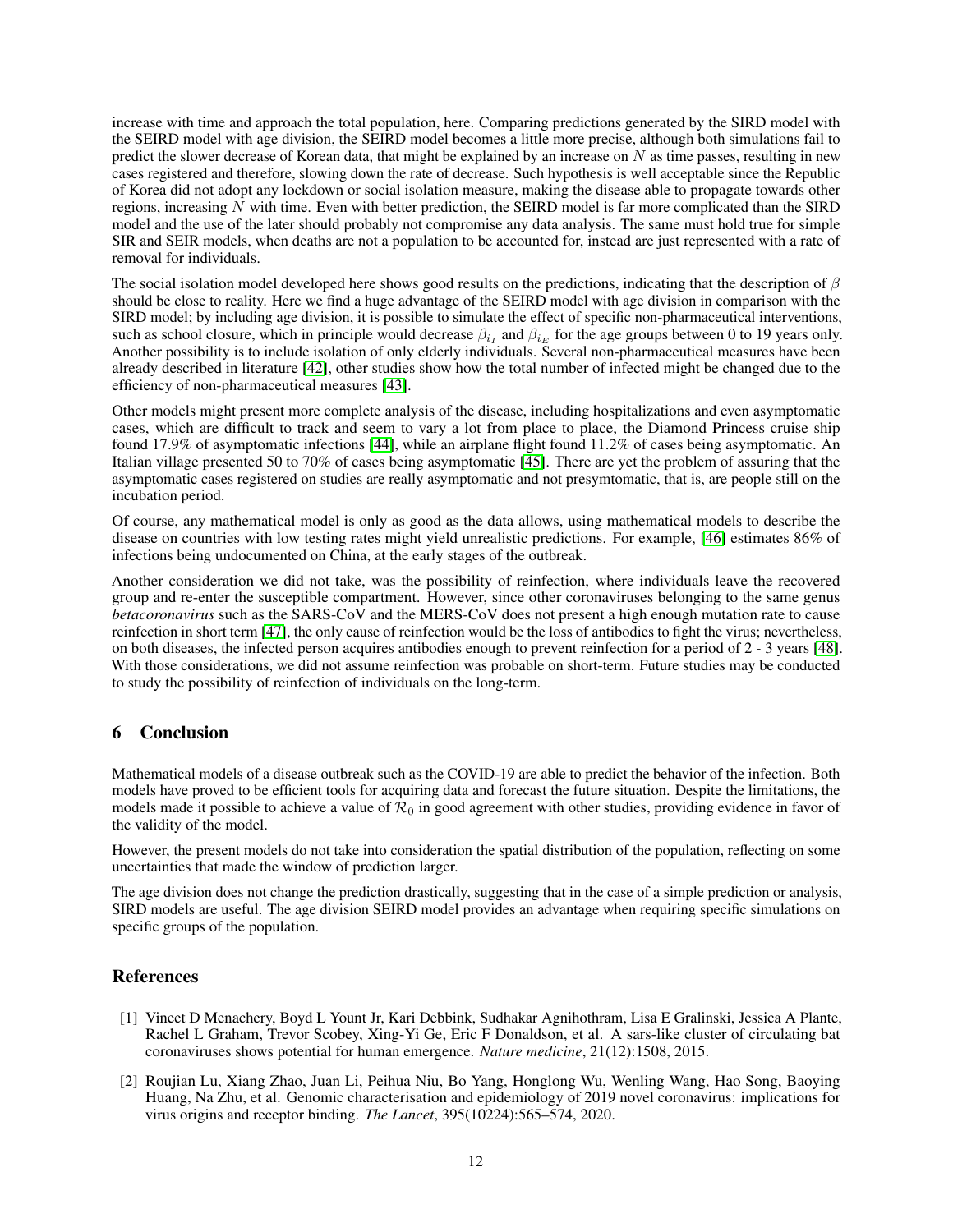- <span id="page-12-0"></span>[3] Qun Li, Xuhua Guan, Peng Wu, Xiaoye Wang, Lei Zhou, Yeqing Tong, Ruiqi Ren, Kathy SM Leung, Eric HY Lau, Jessica Y Wong, et al. Early transmission dynamics in wuhan, china, of novel coronavirus–infected pneumonia. *New England Journal of Medicine*, 2020.
- <span id="page-12-1"></span>[4] World Health Organization et al. Coronavirus disease 2019 (covid-19): situation report, 67. 2020.
- <span id="page-12-2"></span>[5] Marco Cascella, Michael Rajnik, Arturo Cuomo, Scott C Dulebohn, and Raffaela Di Napoli. Features, evaluation and treatment coronavirus (covid-19). In *StatPearls [Internet]*. StatPearls Publishing, 2020.
- <span id="page-12-3"></span>[6] Vital Surveillances. The epidemiological characteristics of an outbreak of 2019 novel coronavirus diseases (covid-19)—china, 2020. *China CDC Weekly*, 2(8):113–122, 2020.
- <span id="page-12-4"></span>[7] Zunyou Wu and Jennifer M McGoogan. Characteristics of and important lessons from the coronavirus disease 2019 (covid-19) outbreak in china: summary of a report of 72 314 cases from the chinese center for disease control and prevention. *Jama*, 2020.
- <span id="page-12-5"></span>[8] Joseph T Wu, Kathy Leung, and Gabriel M Leung. Nowcasting and forecasting the potential domestic and international spread of the 2019-ncov outbreak originating in wuhan, china: a modelling study. *The Lancet*, 395(10225):689–697, 2020.
- <span id="page-12-6"></span>[9] Jesús Fernández-Villaverde and Charles I Jones. Estimating and simulating a sird model of covid-19 for many countries, states, and cities. Technical report, National Bureau of Economic Research, 2020.
- <span id="page-12-7"></span>[10] Kentaro Iwata and Chisato Miyakoshi. A simulation on potential secondary spread of novel coronavirus in an exported country using a stochastic epidemic seir model. *Journal of Clinical Medicine*, 9(4):944, 2020.
- <span id="page-12-8"></span>[11] Affan Shoukat, Chad R Wells, Joanne M Langley, Burton H Singer, Alison P Galvani, and Seyed M Moghadas. Projecting demand for critical care beds during covid-19 outbreaks in canada. *CMAJ*, 192(19):E489–E496, 2020.
- <span id="page-12-9"></span>[12] Patrick GT Walker, Charles Whittaker, Oliver Watson, M Baguelin, KEC Ainslie, S Bhatia, S Bhatt, A Boonyasiri, O Boyd, L Cattarino, et al. The global impact of covid-19 and strategies for mitigation and suppression. *WHO Collaborating Centre for Infectious Disease Modelling, MRC Centre for Global Infectious Disease Analysis, Abdul Latif Jameel Institute for Disease and Emergency Analytics, Imperial College London*, 2020.
- <span id="page-12-10"></span>[13] Jonas Dehning, Johannes Zierenberg, F Paul Spitzner, Michael Wibral, Joao Pinheiro Neto, Michael Wilczek, and Viola Priesemann. Inferring change points in the spread of covid-19 reveals the effectiveness of interventions. *Science*, 2020.
- <span id="page-12-11"></span>[14] Cleo Anastassopoulou, Lucia Russo, Athanasios Tsakris, and Constantinos Siettos. Data-based analysis, modelling and forecasting of the covid-19 outbreak. *PloS one*, 15(3):e0230405, 2020.
- <span id="page-12-12"></span>[15] Sunhwa Choi and Moran Ki. Estimating the reproductive number and the outbreak size of covid-19 in korea. *Epidemiology and Health*, 42, 2020.
- <span id="page-12-13"></span>[16] Pedro Henrique Pinheiro Cintra and Felipe Fontinele Nunes. Estimative of real number of infections by covid-19 on brazil and possible scenarios. *medRxiv*, 2020.
- <span id="page-12-14"></span>[17] Marco Ferrante, Elisabetta Ferraris, and Carles Rovira. On a stochastic epidemic seihr model and its diffusion approximation. *Test*, 25(3):482–502, 2016.
- <span id="page-12-15"></span>[18] Igor Nesteruk. Estimations of the coronavirus epidemic dynamics in south korea with the use of sir model. *Preprint.] ResearchGate*, 2020.
- <span id="page-12-16"></span>[19] Igor Nesteruk. Statistics based predictions of coronavirus 2019-ncov spreading in mainland china. *MedRxiv*, 2020.
- <span id="page-12-17"></span>[20] Pauline Van den Driessche and James Watmough. Reproduction numbers and sub-threshold endemic equilibria for compartmental models of disease transmission. *Mathematical biosciences*, 180(1-2):29–48, 2002.
- <span id="page-12-18"></span>[21] Henrik Salje, Cécile Tran Kiem, Noémie Lefrancq, Noémie Courtejoie, Paolo Bosetti, Juliette Paireau, Alessio Andronico, Nathanaël Hoze, Jehanne Richet, Claire-Lise Dubost, et al. Estimating the burden of sars-cov-2 in france. *Science*, 2020.
- <span id="page-12-19"></span>[22] Sijia Tian, Nan Hu, Jing Lou, Kun Chen, Xuqin Kang, Zhenjun Xiang, Hui Chen, Dali Wang, Ning Liu, Dong Liu, et al. Characteristics of covid-19 infection in beijing. *Journal of Infection*, 2020.
- <span id="page-12-20"></span>[23] Department of Economic and Social Affairs. World population prospects 2019, 2019.
- <span id="page-12-21"></span>[24] Joël Mossong, Niel Hens, Mark Jit, Philippe Beutels, Kari Auranen, Rafael Mikolajczyk, Marco Massari, Stefania Salmaso, Gianpaolo Scalia Tomba, Jacco Wallinga, et al. Social contacts and mixing patterns relevant to the spread of infectious diseases. *PLoS medicine*, 5(3), 2008.
- <span id="page-12-22"></span>[25] Kathy Leung, Mark Jit, Eric HY Lau, and Joseph T Wu. Social contact patterns relevant to the spread of respiratory infectious diseases in hong kong. *Scientific reports*, 7(1):1–12, 2017.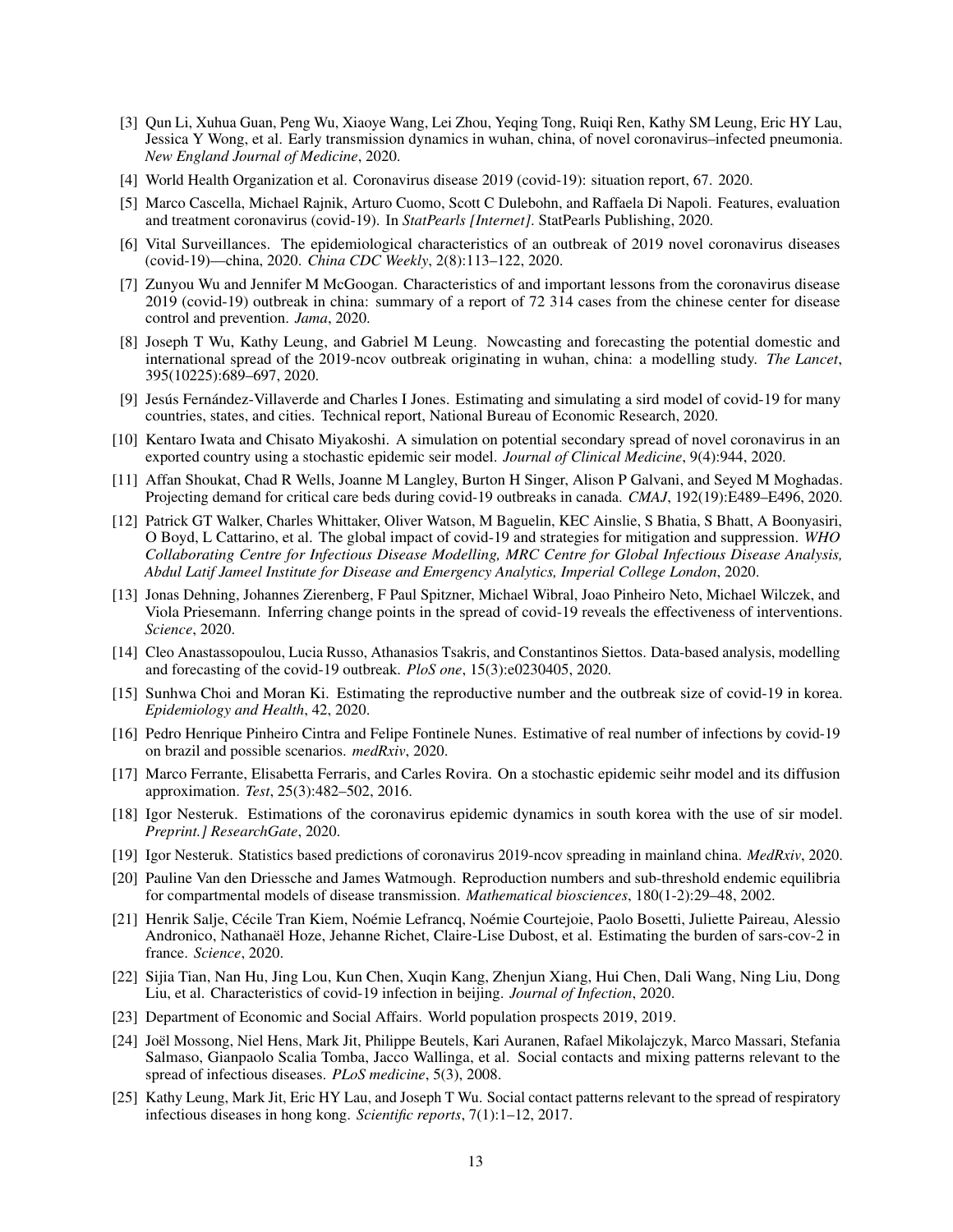- <span id="page-13-0"></span>[26] Vipin Gupta, Paul J Hanges, and Peter Dorfman. Cultural clusters: Methodology and findings. *Journal of world business*, 37(1):11–15, 2002.
- <span id="page-13-1"></span>[27] Tarcisio M Rocha Filho, Fabiana S Ganem dos Santos, Victor B Gomes, Thiago AH Rocha, Julio HR Croda, Walter M Ramalho, and Wildo N Araujo. Expected impact of covid-19 outbreak in a major metropolitan area in brazil. *medRxiv*, 2020.
- <span id="page-13-2"></span>[28] WorldMeters. Coronavirus cases, 2020.
- <span id="page-13-3"></span>[29] Xi He, Eric HY Lau, Peng Wu, Xilong Deng, Jian Wang, Xinxin Hao, Yiu Chung Lau, Jessica Y Wong, Yujuan Guan, Xinghua Tan, et al. Temporal dynamics in viral shedding and transmissibility of covid-19. *Nature medicine*, pages 1–4, 2020.
- <span id="page-13-4"></span>[30] Jantien A Backer, Don Klinkenberg, and Jacco Wallinga. Incubation period of 2019 novel coronavirus (2019-ncov) infections among travellers from wuhan, china, 20–28 january 2020. *Eurosurveillance*, 25(5), 2020.
- <span id="page-13-5"></span>[31] Natalie M Linton, Tetsuro Kobayashi, Yichi Yang, Katsuma Hayashi, Andrei R Akhmetzhanov, Sung-mok Jung, Baoyin Yuan, Ryo Kinoshita, and Hiroshi Nishiura. Incubation period and other epidemiological characteristics of 2019 novel coronavirus infections with right truncation: a statistical analysis of publicly available case data. *Journal of Clinical Medicine*, 9(2):538, 2020.
- <span id="page-13-6"></span>[32] Wei-jie Guan, Zheng-yi Ni, Yu Hu, Wen-hua Liang, Chun-quan Ou, Jian-xing He, Lei Liu, Hong Shan, Chun-liang Lei, David SC Hui, et al. Clinical characteristics of coronavirus disease 2019 in china. *New England Journal of Medicine*, 2020.
- <span id="page-13-7"></span>[33] Stephen A Lauer, Kyra H Grantz, Qifang Bi, Forrest K Jones, Qulu Zheng, Hannah R Meredith, Andrew S Azman, Nicholas G Reich, and Justin Lessler. The incubation period of coronavirus disease 2019 (covid-19) from publicly reported confirmed cases: estimation and application. *Annals of internal medicine*, 2020.
- <span id="page-13-8"></span>[34] Adam Bernheim, Xueyan Mei, Mingqian Huang, Yang Yang, Zahi A Fayad, Ning Zhang, Kaiyue Diao, Bin Lin, Xiqi Zhu, Kunwei Li, et al. Chest ct findings in coronavirus disease-19 (covid-19): relationship to duration of infection. *Radiology*, page 200463, 2020.
- <span id="page-13-9"></span>[35] Qiurong Ruan, Kun Yang, Wenxia Wang, Lingyu Jiang, and Jianxin Song. Clinical predictors of mortality due to covid-19 based on an analysis of data of 150 patients from wuhan, china. *Intensive care medicine*, pages 1–3, 2020.
- <span id="page-13-10"></span>[36] Pierfrancesco Barbariol Antonino Bella Stefania Bellino Eva Benelli Luigi Palmieri, Xanthi Andrianou. Characteristics of sars-cov-2 patients dying in italy. report based on available data on may 14th. 2020.
- <span id="page-13-11"></span>[37] Shi Zhao, Qianyin Lin, Jinjun Ran, Salihu S Musa, Guangpu Yang, Weiming Wang, Yijun Lou, Daozhou Gao, Lin Yang, Daihai He, et al. Preliminary estimation of the basic reproduction number of novel coronavirus (2019-ncov) in china, from 2019 to 2020: A data-driven analysis in the early phase of the outbreak. *International Journal of Infectious Diseases*, 92:214–217, 2020.
- <span id="page-13-12"></span>[38] Ying Liu, Albert A Gayle, Annelies Wilder-Smith, and Joacim Rocklöv. The reproductive number of covid-19 is higher compared to sars coronavirus. *Journal of travel medicine*, 2020.
- <span id="page-13-13"></span>[39] Sheng Zhang, MengYuan Diao, Wenbo Yu, Lei Pei, Zhaofen Lin, and Dechang Chen. Estimation of the reproductive number of novel coronavirus (covid-19) and the probable outbreak size on the diamond princess cruise ship: A data-driven analysis. *International Journal of Infectious Diseases*, 93:201–204, 2020.
- <span id="page-13-14"></span>[40] Jonathan M Read, Jessica RE Bridgen, Derek AT Cummings, Antonia Ho, and Chris P Jewell. Novel coronavirus 2019-ncov: early estimation of epidemiological parameters and epidemic predictions. *medRxiv*, 2020.
- <span id="page-13-15"></span>[41] SY Tang, YN Xiao, ZH Peng, and HB Shen. Prediction modeling with data fusion and prevention strategy analysis for the covid-19 outbreak. *Zhonghua liu xing bing xue za zhi= Zhonghua liuxingbingxue zazhi*, 41(4):480–484, 2020.
- <span id="page-13-16"></span>[42] Feng Lin, Kumar Muthuraman, and Mark Lawley. An optimal control theory approach to non-pharmaceutical interventions. *BMC infectious diseases*, 10(1):32, 2010.
- <span id="page-13-17"></span>[43] Neil M Ferguson, Daniel Laydon, Gemma Nedjati-Gilani, Natsuko Imai, Kylie Ainslie, Marc Baguelin, Sangeeta Bhatia, Adhiratha Boonyasiri, Zulma Cucunubá, Gina Cuomo-Dannenburg, et al. Impact of non-pharmaceutical interventions (npis) to reduce covid-19 mortality and healthcare demand. 2020.
- <span id="page-13-18"></span>[44] Kenji Mizumoto, Katsushi Kagaya, Alexander Zarebski, and Gerardo Chowell. Estimating the asymptomatic proportion of coronavirus disease 2019 (covid-19) cases on board the diamond princess cruise ship, yokohama, japan, 2020. *Eurosurveillance*, 25(10):2000180, 2020.
- <span id="page-13-19"></span>[45] Michael Day. Covid-19: identifying and isolating asymptomatic people helped eliminate virus in italian village. *Bmj*, 368:m1165, 2020.